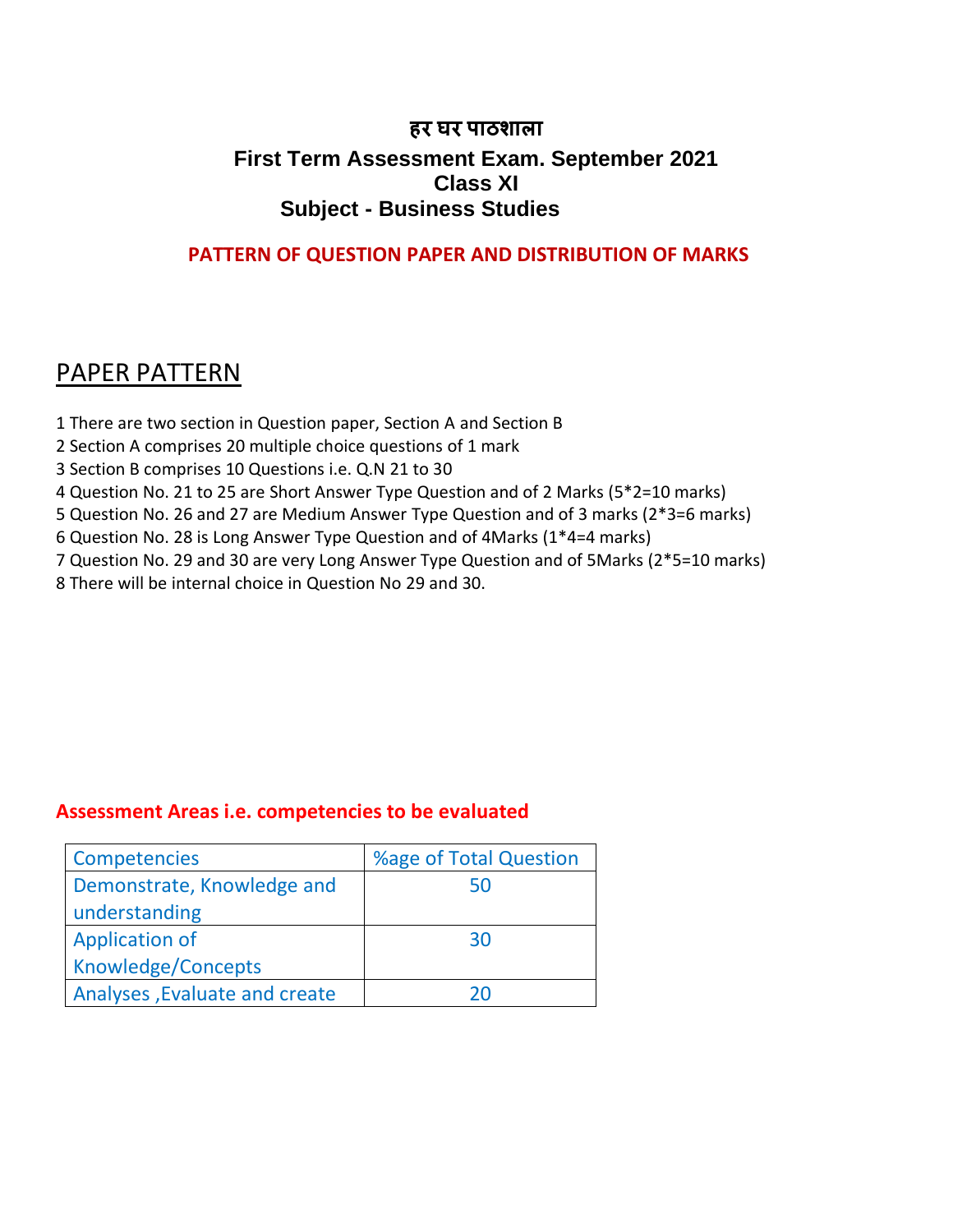### **DISTRIBUTION OF MARKS**

| <b>UNIT</b>    | <b>UNIT NAME</b>                            | <b>CHAPTER NAME</b>                                       | 1 Marks         | 2 Marks         | <b>3 Marks</b>  | <b>4 Marks</b>  | <b>5 Marks</b>  | <b>Total</b>    |
|----------------|---------------------------------------------|-----------------------------------------------------------|-----------------|-----------------|-----------------|-----------------|-----------------|-----------------|
|                |                                             |                                                           | <b>Question</b> | <b>Question</b> | <b>Question</b> | <b>Question</b> | <b>Question</b> | marks           |
| $\mathbf{1}$   | Nature and<br>Purpose of<br><b>Business</b> | <b>Business: An</b><br>Introduction                       | $2*1=2$         | $2*2=4$         | $---$           |                 |                 | 6               |
|                |                                             | Classification of<br><b>Business</b><br><b>Activities</b> | $1*1=1$         | $1*2=2$         | $---$           | $---$           | $---$           | $\overline{3}$  |
| $\overline{2}$ | Forms of<br><b>Business</b><br>organisation | Sole<br>Proprietorship                                    | $1*1=1$         | $\frac{1}{2}$   | ----            | $---$           | $1*5=5$         | $6\overline{6}$ |
|                |                                             | Partnership<br>organisation                               | $2 * 1 = 2$     | $1*2=2$         | $---$           | $-$             | $1*5=5$         | $\overline{9}$  |
|                |                                             | Cooperative<br>organisation                               | $2 * 1 = 2$     | $ -$            | $---$           | $ -$            | $---$           | $\overline{2}$  |
|                |                                             | Company<br>organisation                                   | $6*1=6$         | $1*2=2$         | $-$             | $1*4=4$         | ----            | 12              |
|                |                                             | Formation of<br>Company:<br><b>Various Stages</b>         | $2 * 1 = 2$     | <u></u>         | $1*3=3$         | $\overline{a}$  | $---$           | $\overline{5}$  |
| 4              | <b>Business</b><br><b>Services</b>          | <b>Business</b><br>services:<br><b>Banking</b>            | $4*1=4$         | $- - - -$       | $1*3=3$         | $---$           | $---$           | $\overline{7}$  |